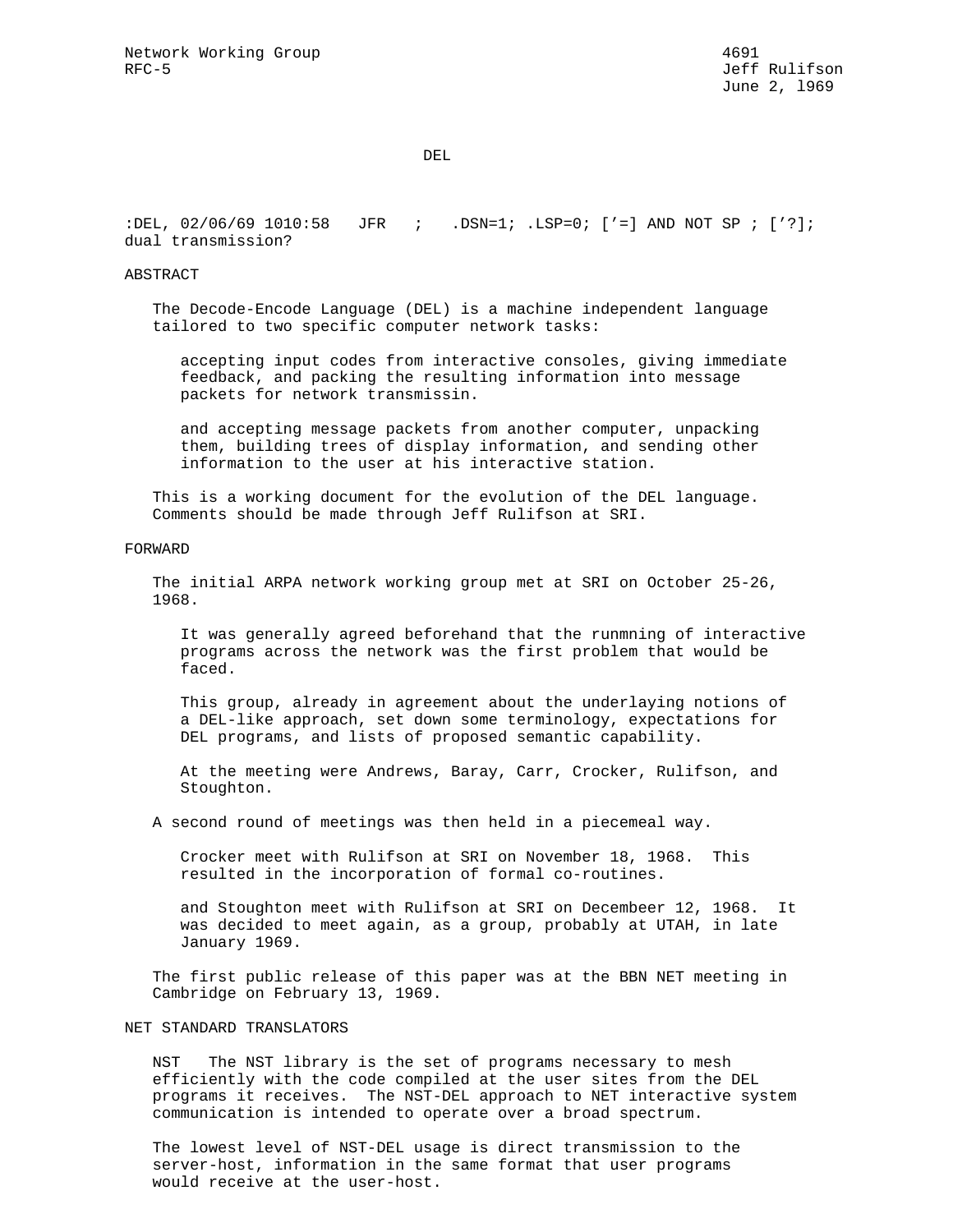In this mode, the NST defaults to inaction. The DEL program does not receive universal hardware representation input but input in the normal fashion for the user-host.

 And the DEL 1 program becomes merely a message builder and sender.

 A more intermediate use of NST-DEL is to have echo tables for a TTY at the user-host.

 In this mode, the DEL program would run a full duplex TTY for the user.

 It would echo characters, translate them to the character set of the server-host, pack the translated characters in messages, and on appropriate break characters send the messages.

 When messages come from the server-host, the DEL program would translate them to the user-host character set and print them on his TTY.

 A more ambitious task for DEL is the operation of large, display-oriented systems from remote consoles over the NET.

 Large interactive systems usually offer a lot of feedback to the user. The unusual nature of the feedback make it impossible to model with echo table, and thus a user program must be activated in a TSS each time a button state is changed.

 This puts an unnecessarily large load on a TSS, and if the system is being run through the NET it could easily load two systems.

 To avoid this double overloading of TSS, a DEL program will run on the user-host. It will handle all the immediate feedback, much like a complicated echo table. At appropriate button pushes, message will be sent to the server-host and display updates received in return.

 One of the more difficult, and often neglected, problems is the effective simulation of one nonstandard console on another non standard console.

 We attempt to offer a means of solving this problem through the co-routine structure of DEL programs. For the complicated interactive systems, part of the DEL programs will be constructed by the server-host programmers. Interfaces between this program and the input stream may easily be inserted by programmers at the user-host site.

# UNIVERSAL HARDWARE REPRESENTATION

 To minimize the number of translators needed to map any facility's user codes to any other facility, there is a universal hardware representation.

 This is simply a way of talking, in general terms, about all the hardware devices at all the interactive display stations in the initial network.

 For example, a display is thought of as being a square, the mid-point has coordinates (0.0), the range is -1 to 1 on both axes. A point may now be specified to any accuracy, regardless of the particular number of density of rastor points on a display.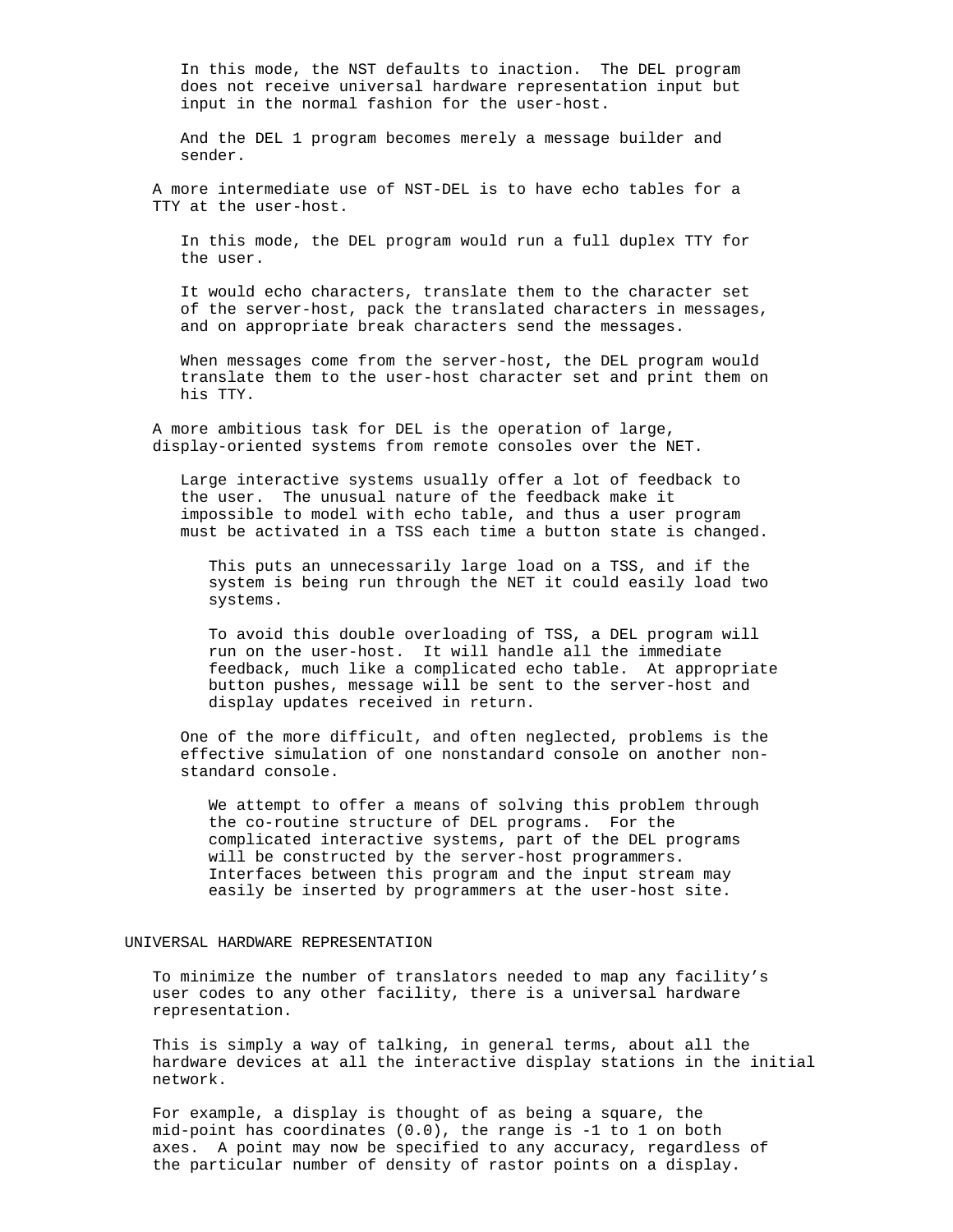The representation is discussed in the semantic explanations accompanying the formal description of DEL.

### INTRODUCTION TO THE NETWORK STANDARD TRANSLATOR (NST)

 Suppose that a user at a remote site, say Utah, is entered in the AHI system and wants to run NLS.

 The first step is to enter NLS in the normal way. At that time the Utah system will request a symbolic program from NLS.

 REP This program is written in DEL. It is called the NLS Remote Encode Program (REP).

 The program accepts input in the Universal Hardware Representation and translates it to a form usable by NLS.

 It may pack characters in a buffer, also do some local feedback.

 When the program is first received at Utah it is compiled and loaded to be run in conjunction with a standard library.

 All input from the Utah console first goes to the NLS NEP. It is processed, parsed, blocked, translated, etc. When NEP receives a character appropriate to its state it may finally initiate transfers to the 940. The bits transferred are in a form acceptable to the 940, and maybe in a standard form so that the NLSW need not differentiate between Utah and other NET users.

#### ADVANTAGES OF NST

 After each node has implemented the library part of the NST, it need only write one program for each subsystem, namely the symbolic file it sends to each user that maps the NET hardware representation into its own special bit formats.

 This is the minimum programming that can be expected if console is used to its fullest extent.

 Since the NST which runs the encode translation is coded at the user site, it can take advantage of hardware at its consoles to the fullest extent. It can also add or remove hardware features without requiring new or different translation tables from the host.

 Local users are also kept up to date on any changes in the system offered at the host site. As new features are added, the host programmers change the symbolic encode program. When this new program is compiled and used at the user site, the new features are automatically included.

 The advantages of having the encode translation programs transferred symbolically should be obvious.

 Each site can translate any way it sees fit. Thus machine code for each site can be produced to fit that site; faster run times and greater code density will be the result.

 Moreover, extra symbolic programs, coded at the user site, may be easily interfaced between the user's monitor system and the DEL program from the host machine. This should ease the problem of console extension (e.g. accommodating unusual keys and buttons) without loss of the flexibility needed for man-machine interaction.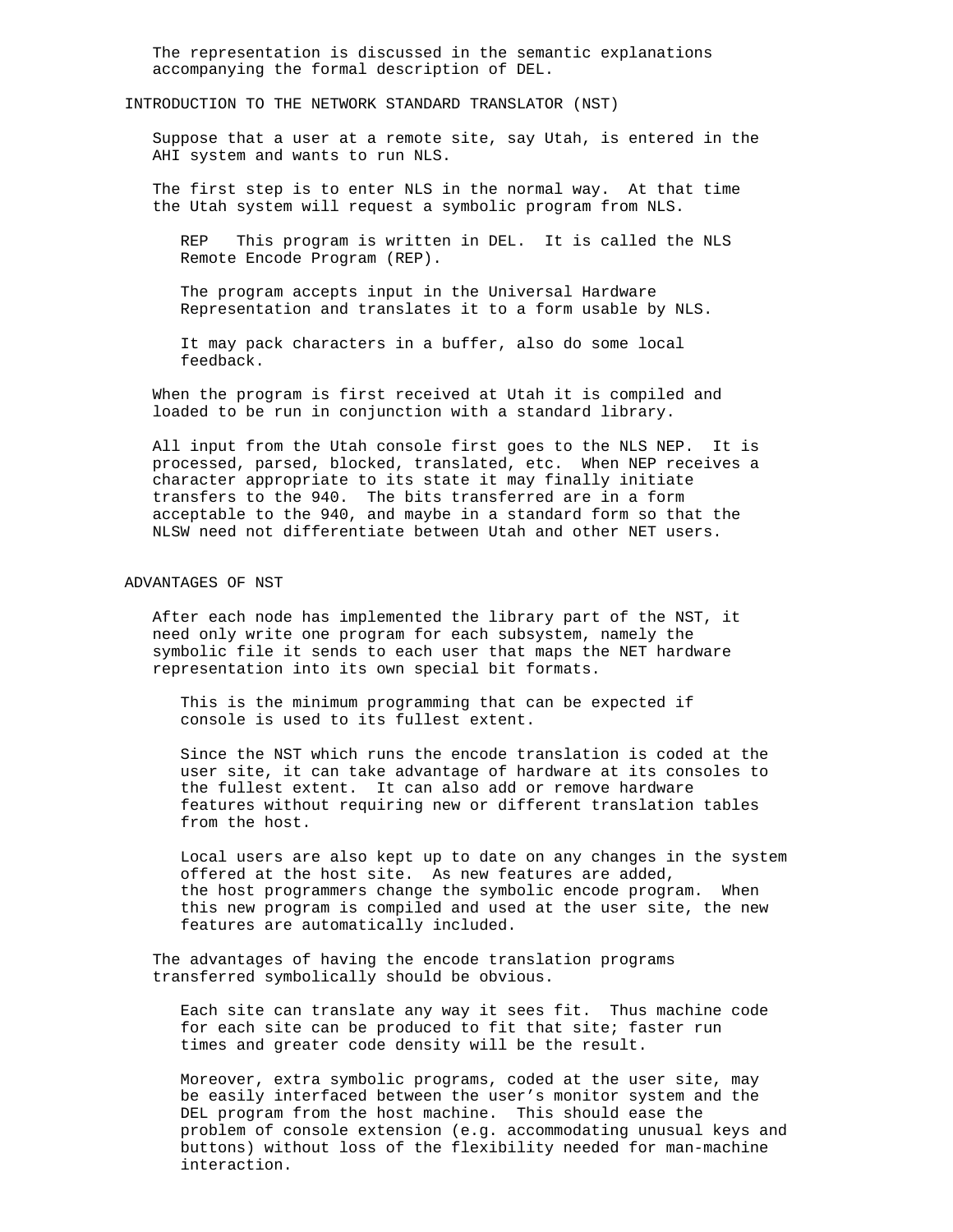It is expected that when there is matching hardware, the symbolic programs will take this into account and avoid any unnecessary computing. This is immediately possible through the code translation constructs of DEL. It may someday be possible through program composition (when Crocker tells us how??)

AHI NLS - USER CONSOLE COMMUNICATION - AN EXAMPLE

BLOCK DIAGRAM

 The right side of the picture represents functions done at the user's main computer; the left side represents those done at the host computer.

 Each label in the picture corresponds to a statement with the same name.

 There are four trails associated with this picture. The first links (in a forward direction) the labels which are concerned only with network information. The second links the total information flow (again in a forward direction). The last two are equivalent to the first two but in a backward direction. They may be set with pointers t1 through t4 respectively.

[">tif:] OR I" >nif"]; ["<tif:] OR ["<nif"];

USER-TO-HOST TRANSMISSION

 Keyboard is the set of input devices at the user's console. Input bits from stations, after drifting through levels of monitor and interrupt handlers, eventually come to the encode translator. [>nif(encode)]

 Encode maps the semi-raw input bits into an input stream in a form suited to the serving-host subsystem which will process the input. [>nif(hrt)<nif(keyboard)]

 The Encode program was supplied by the server-host subsystem when the subsystem was first requested. It is sent to the user machine in symbolic form and is compiled at the user machine into code particularly suited to that machine.

 It may pack to break characters, map multiple characters to single characters and vice versa, do character translation, and give immediate feedback to the user.

 1 dm Immediate feedback from the encode translator first goes to local display management, where it is mapped from the NET standard to the local display hardware.

 A wide range of echo output may come from the encode translator. Simple character echoes would be a minimum, while command and machine-state feedback will be common.

 It is reasonable to expect control and feedback functions not even done at the server-host user stations to be done in local display control. For example, people with high-speed displays may want to selectively clear curves on a Culler display, a function which is impossible on a storage tube.

 Output from the encode translator for the server-host goes to the invisible IMP, is broken into appropriate sizes and labeled by the encode translator, and then goes to the NET-to-host translator.

Output from the user may be more than on-line input. It may be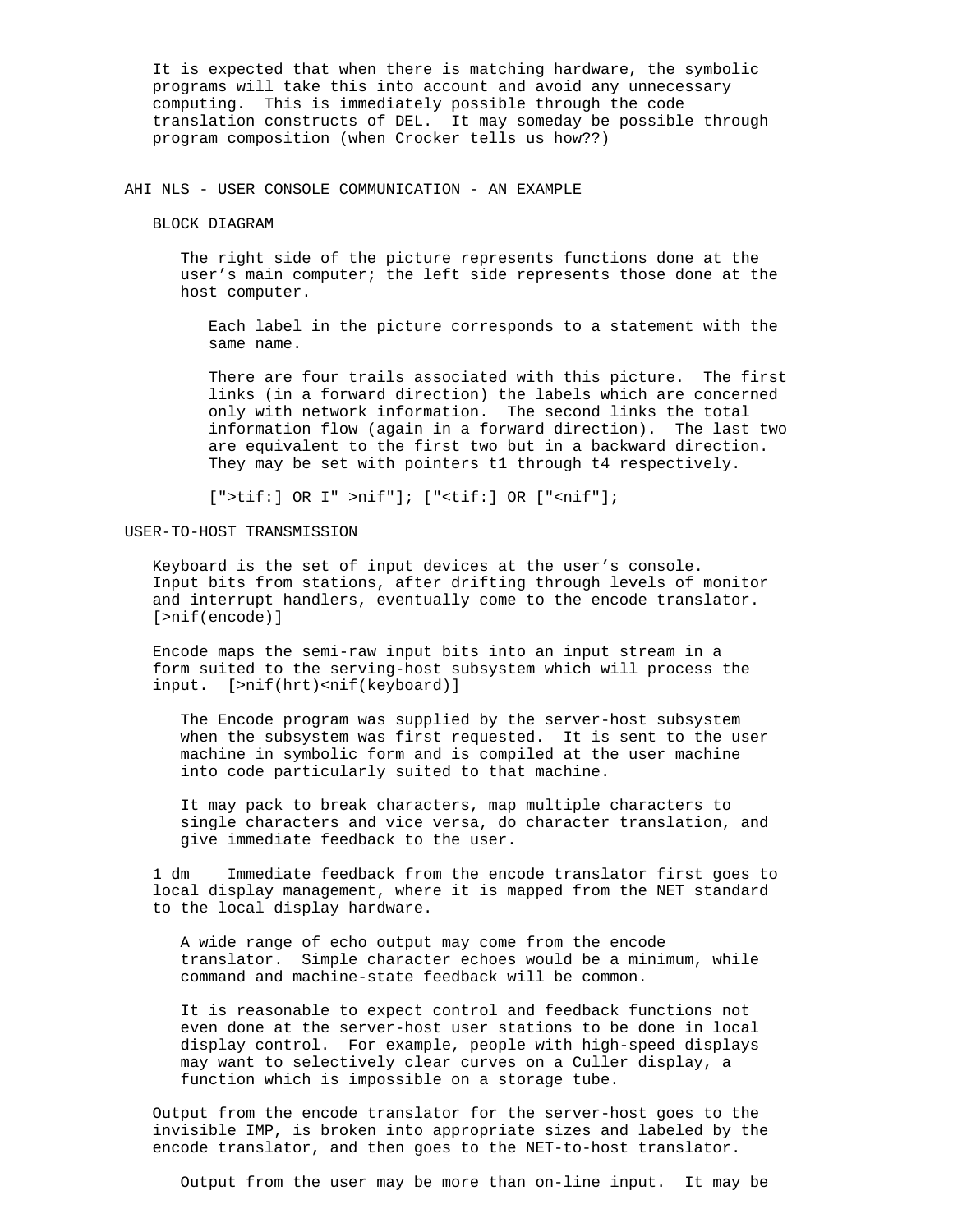larger items such as computer-generated data, or files generated and used exclusively at the server-host site but stored at the user-host site.

 Information of this kind may avoid translation, if it is already in server-host format, or it may undergo yet another kind of translation if it is a block of data.

 hrp It finally gets to the host, and must then go through the host reception program. This maps and reorders the standard transmission-style packets of bits sent by the encode programs into messages acceptable to the host. This program may well be part of the monitor of the host machine. [>tif(net mode)<nif(code)]

#### HOST-TO-USER TRANSMISSION

 decode Output from the server-host initially goes through decode, a translation map similar to, and perhaps more complicated than, the encode map. [>nif(urt)>tif(imp ctrl)<tif(net mode)]

 This map at least formats display output into a simplified logical-entity output stream, of which meaningful pieces may be dealt with in various ways at the user site.

 The Decode program was sent to the host machine at the same time that the Encode program was sent to the user machine. The program is initially in symbolic form and is compiled for efficient running at the host machine.

 Lines of charaters should be logically identified so that different line widths can be handled at the user site.

 Some form of logical line identification must also be made. For example, if a straight line is to be drawn across the display this fact should be transmitted, rather than a series of 500 short vectors.

 As things firm up, more and more complicated structural display information (in the manner of LEAP) should be sent and accommodated at user sites so that the responsibility for real-time display manipulation may shift closer to the user.

 imp ctrl The server-host may also want to send control information to IMPs. Formatting of this information is done by the host decoder. [>tif(urt) <tif(decode)]

 The other control information supplied by the host decoder is message break up and identification so that proper assembly and sorting can be done at the user site.

 From the host decoder, information does to the invisible IMP, and directly to the NET-to-user translator. The only operation done on the messages is that they may be shuffled.

 urt The user reception translator accepts messages from the user-site IMP 1 and fixes them up for user-site display. [>nif(d ctrl)>tif(prgm ctrl)<tif(imp ctrl)<nif(decode)]

The minimal action is a reordering of the message pieces.

 dctrl For display output, however, more needs to be done. The NET logical display information must be put in the format of the user site. Display control does this job. Since it coordinates between (encode) and (decode) it is able to offer features of display management local to the user site. [>nif(display)<nif(urt)]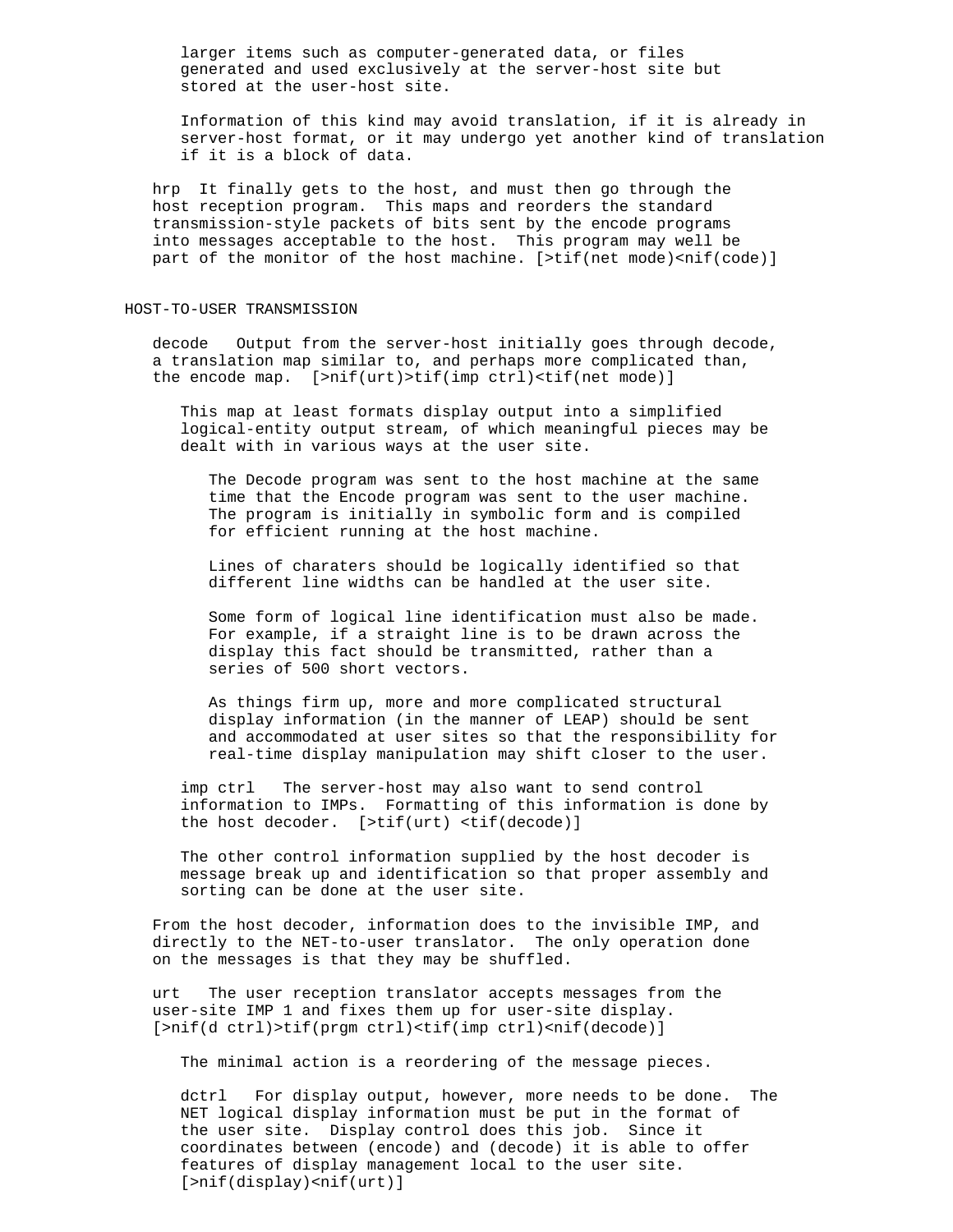prgmctrl Another action may be the selective translation and routing of information to particular user-site subsystems. [>tif(dctrl)<tif(urt)]

 For example, blocks of floating-point information may be converted to user-style words and sent, in block form, to a subsystem for processing or storage.

 The styles and translation of this information may well be a compact binary format suitable for quick translation, rather than a print-image-oriented format.

(display) is the output to the user. [<nif(d ctrl)]

### USER-TO-HOST INDIRECT TRANSMISSION

 (net mode) This is the mode where a remote user can link to a node indirectly through another node. [<nif(decode)<tif(hrt)]

#### DEL SYNTAX

NOTES FOR NLS USERS

 All statements in this branch which are not part of the compiler must end with a period.

To compile the DEL compiler:

Set this pattern for the content analyzer ( (symbol for up arrow)P1  $SE(PI)$  <-"-;). The pointer "del" is on the first character of pattern.

 Jump to the first statement of the compiler. The pointer "c" is on this statement.

 And output the compiler to file ( '/A-DEL' ). The pointer "f" is on the name of the file for the compiler output -

# PROGRAMS

#### SYNTAX

```
 -meta file (k=100.m=300,n=20,s=900)
         file = mesdecl $declaration $procedure "FINISH";
         procedure =
           procname (
( type "FUNCTION" /
                 "PROCEDURE" ) .id (type .id / -empty)) /
               "CO-ROUTINE") ' /
           $declaration labeledst $(labeledst ';) "endp.";
         labeledst = ((left arrow symbol).id ': / .empty) statement;
        type = "INTER" / "REAL" ; procname = .id;
```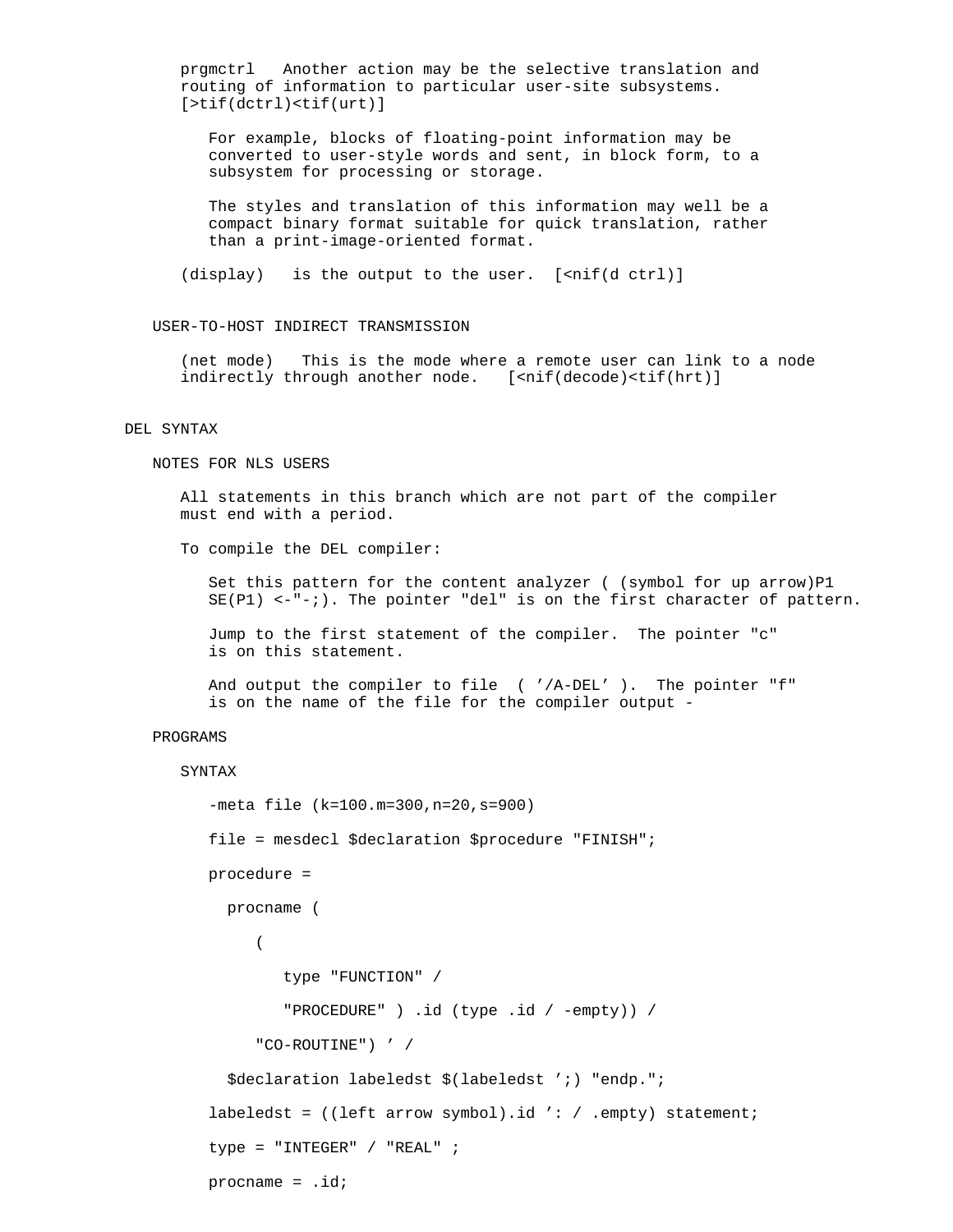Functions are differentiated from procedures to aid compilers in better code production and run time checks.

Functions return values.

Procedures do not return values.

 Co-routines do not have names or arguments. Their initial envocation points are given the pipe declaration.

It is not clear just how global declarations are to be??

#### DECLARATIONS

SYNTAX

```
 declaration = numbertype / structuredtype / label / lcl2uhr /
 uhr2rmt / pipetype;
 numbertype = : ("REAL" / "INTEGER") ("CONSTANT" conlist /
 varlist);
 conlist =
    .id '(left arrow symbol)constant
    $('. .id '(left arrow symbol)constant);
 varlist =
    .id ('(left arrow symbol)constant / .empty)
    $('. .id('(left arrow symbol)constant / .empty));
idlist = .id $(' .  id);
 structuredtype = (tree" / "pointer" / "buffer" ) idlist;
 label = "LABEL1" idlist;
 pipetype = PIPE" pairedids $(', pairedids);
 pairedids = .id .id;
 procname = .id;
 integerv = .id;
 pipename = .id;
labelv = .id;
```
 Variables which are declared to be constant, may be put in read-only memory at run time.

 The label declaration is to declare cells which may contain the machine addresses of labels in the program as their values. This is not the B5500 label declaration.

 In the pipe declaration the first .ID of each pair is the name of the pipe, the second is thke initial starting point for the pipe.

ARITHMETIC

SYNTAX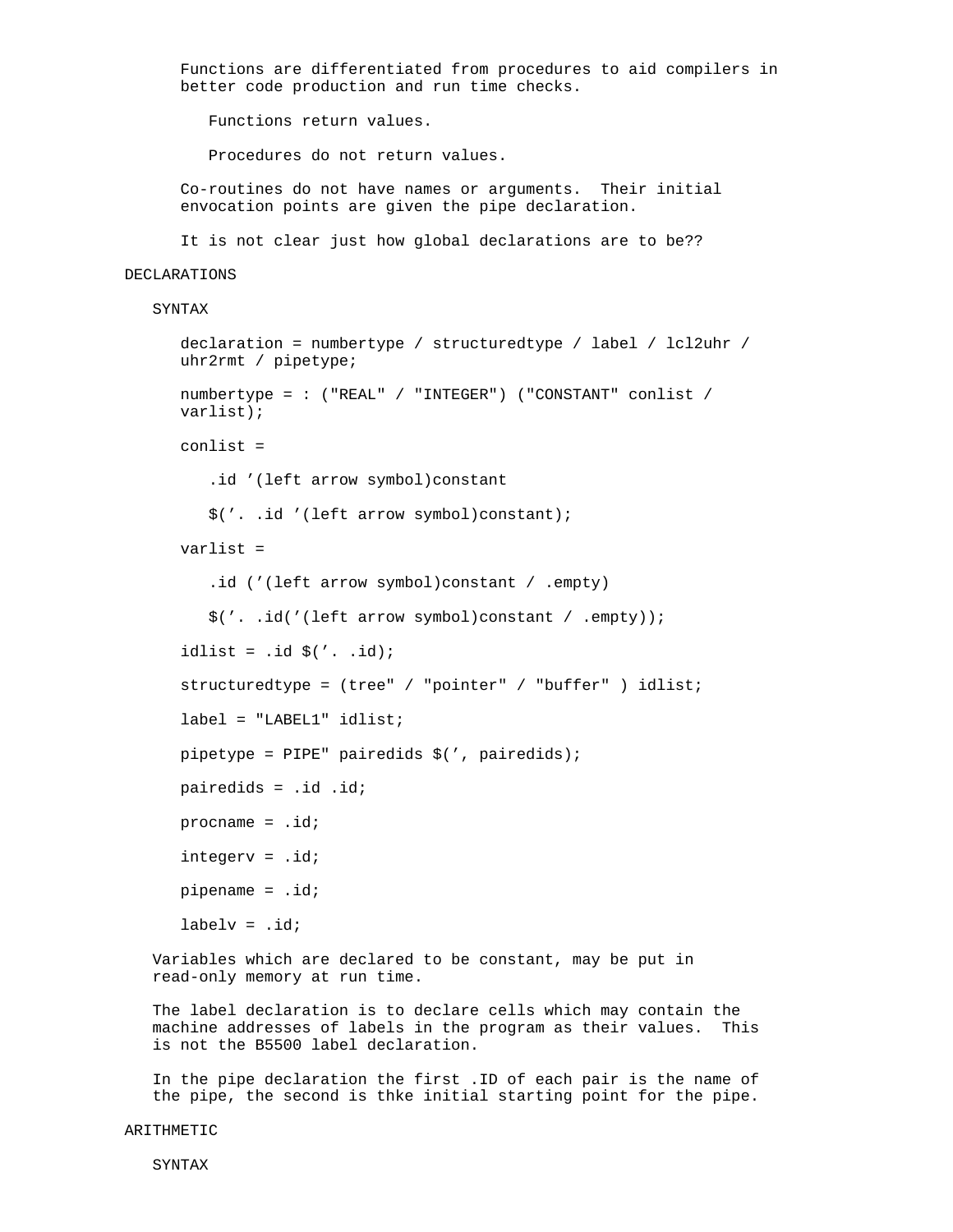```
 exp = "IF" conjunct "THEN" exp "ELSE" exp;
       sum = term (
         ' + sum /
         ' - sum /
          -empty);
       term = factor (
          '* term /
          '/ term /
          '(up arrow symbol) term /
          .empty);
       factor = '- factor / bitop;
       bitop = compliment (
          '/' bitop /
         '/'\ bitop /
          '& bitop / (
          .empty);
       compliment = "--" primary / primary;
    (symbol for up arrow) means mod. and /\ means exclusive or.
   Notice that the uniary minus is allowable, and parsed so you can
   write x*-y.
    Since there is no standard convention with bitwise operators, they
    all have the same precedence, and parentheses must be used for
   grouping.
    Compliment is the l's compliment.
    It is assumed that all arithmetic and bit operations take place in
    the mode and style of the machine running the code. Anyone who
    takes advantage of word lengths, two's compliment arithmetic, etc.
    will eventually have problems.
PRIMARY
    SYNTAX
       primary =
```

```
 constant /
 builtin /
 variable / (
 block /
 '( exp ');
```
variable = .id (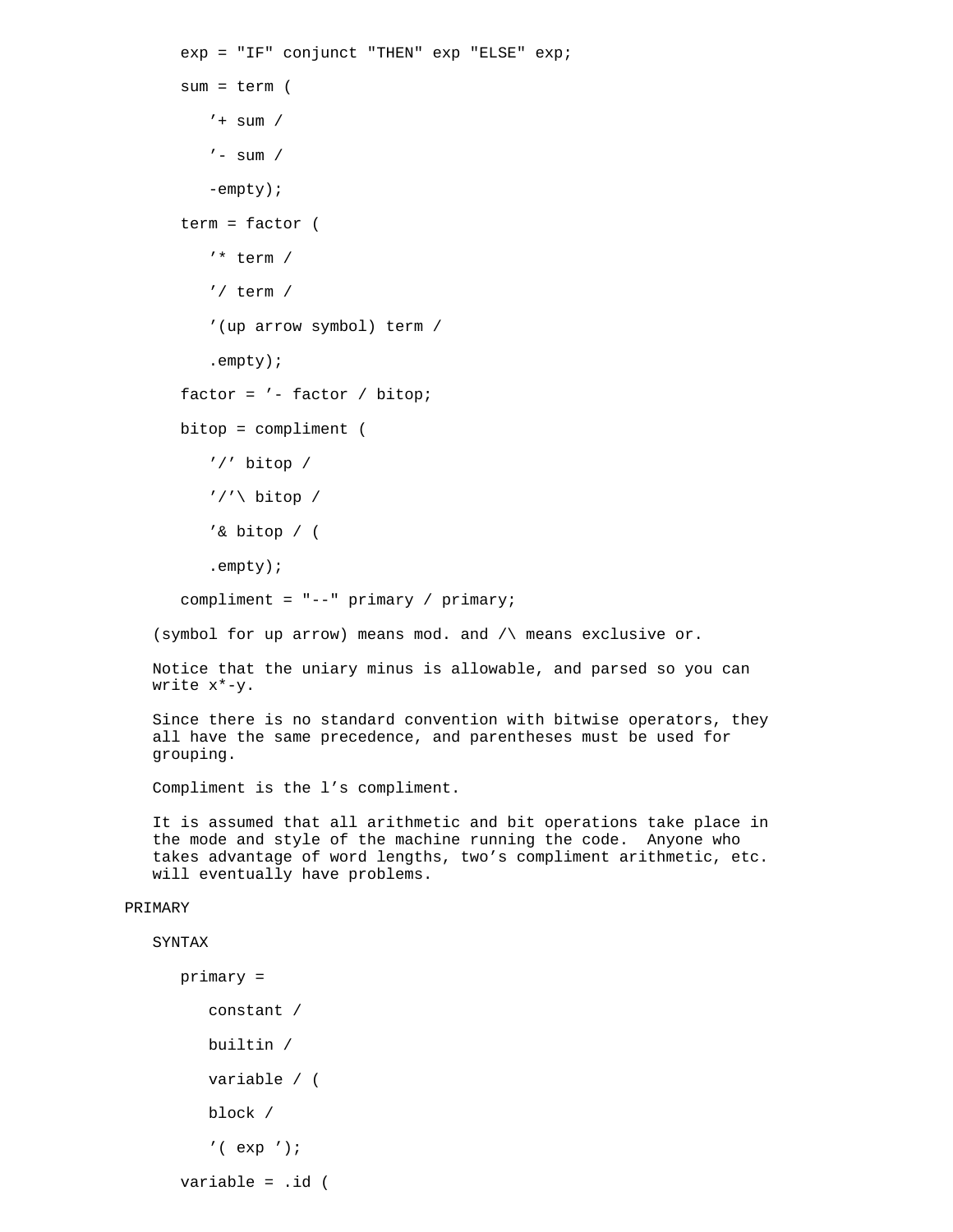```
 '(symbol for left arrow) exp /
         '( block ') /
          .empty);
       constant = integer / real / string;
      builtin =
          mesinfo /
          cortnin /
          ("MIN" / "MAX") exp $('. exp) '/ ;
    parenthesized expressions may be a series of expressions. The
    value of a series is the value of the last one executed at run time.
   Subroutines may have one call by name argument.
    Expressions may be mixed. Strings are a big problem? Rulifson
    also wants to get rid of real numbers!!
CONJUNCTIVE EXPRESSION
    SYNTAX
      conjunct = disjunct ("AND" conjunct / .empty);
       disjunct = negation ("OR" negation / .empty);
      negation = "NOT" relation / relation;
```
relation =

```
 '( conjunct ') /
```
sum (

```
"<=" sum /
">=" sum /
'< sum /
' > sum /
' = sum / '" sum /
 .empty);
```
 The conjunct construct is rigged in such a way that a conjunct which is not a sum need not have a value, and may be evaluated using jumps in the code. Reference to the conjunct is made only in places where a logical decision is called for (e.g. if and while statements).

 We hope that most compilers will be smart enough to skip unnecessary evaluations at run time. I.e a conjunct in which the left part is false or a disjunct with the left part true need not have the corresponding right part evaluated.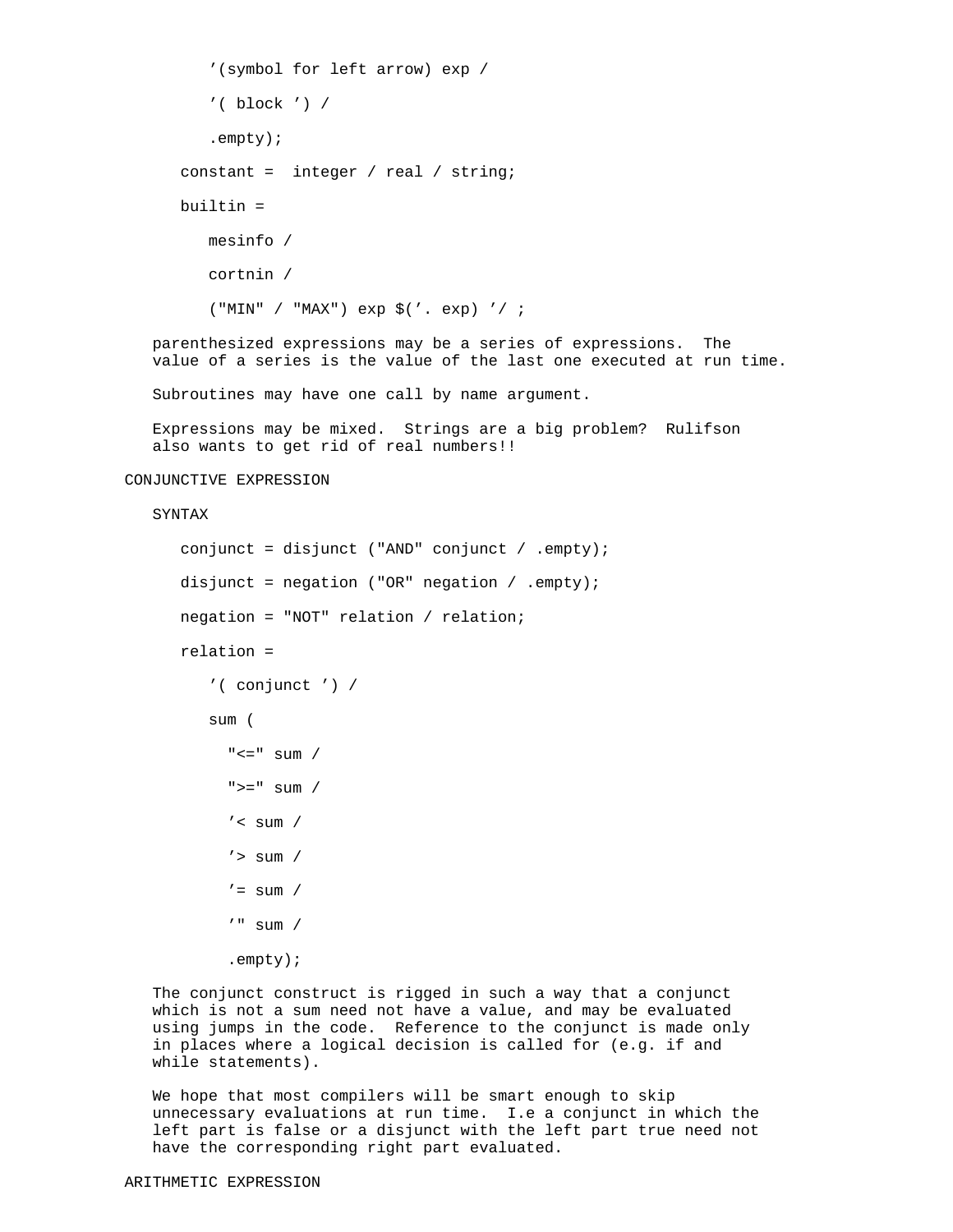```
 SYNTAX
       statement = conditional / unconditional;
       unconditional = loopst / cases / cibtrikst / uist / treest /
       block / null / exp;
       conditional = "IF" conjunct "THEN" unconditional (
          "ELSE" conditional /
          .empty);
       block = "begin" exp $('; exp) "end";
    An expressions may be a statement. In conditional statements the
    else part is optional while in expressions it is mandatory. This
    is a side effect of the way the left part of the syntax rules are
    ordered.
SEMI-TREE MANIPULATION AND TESTING
    SYNTAX
       treest = setpntr / insertpntr / deletepntr;
       setpntr = "set" "pointer" pntrname "to" pntrexp;
       pntrexp = direction pntrexp / pntrname;
       insertpntr = "insert" pntrexp "as"
          (("left" / "right") "brother") /
          (("first" / "last: ) "daughter") "of" pntrexp;
       direction =
          "up" /
          "down" /
          "forward" /
          "backward: /
          "head" /
          "tail";
       plantree = "replace" pntrname "with" pntrexp;
       deletepntr = "delete: pntrname;
      tree = '( treel ') ;
       tree1 = nodename $nodename ;
      nodename = terminal / \prime ( treel ');
       terminal = treename / buffername / point ername;
      treename = idi
```

```
 treedecl = "pointer" .id / "tree" .id;
```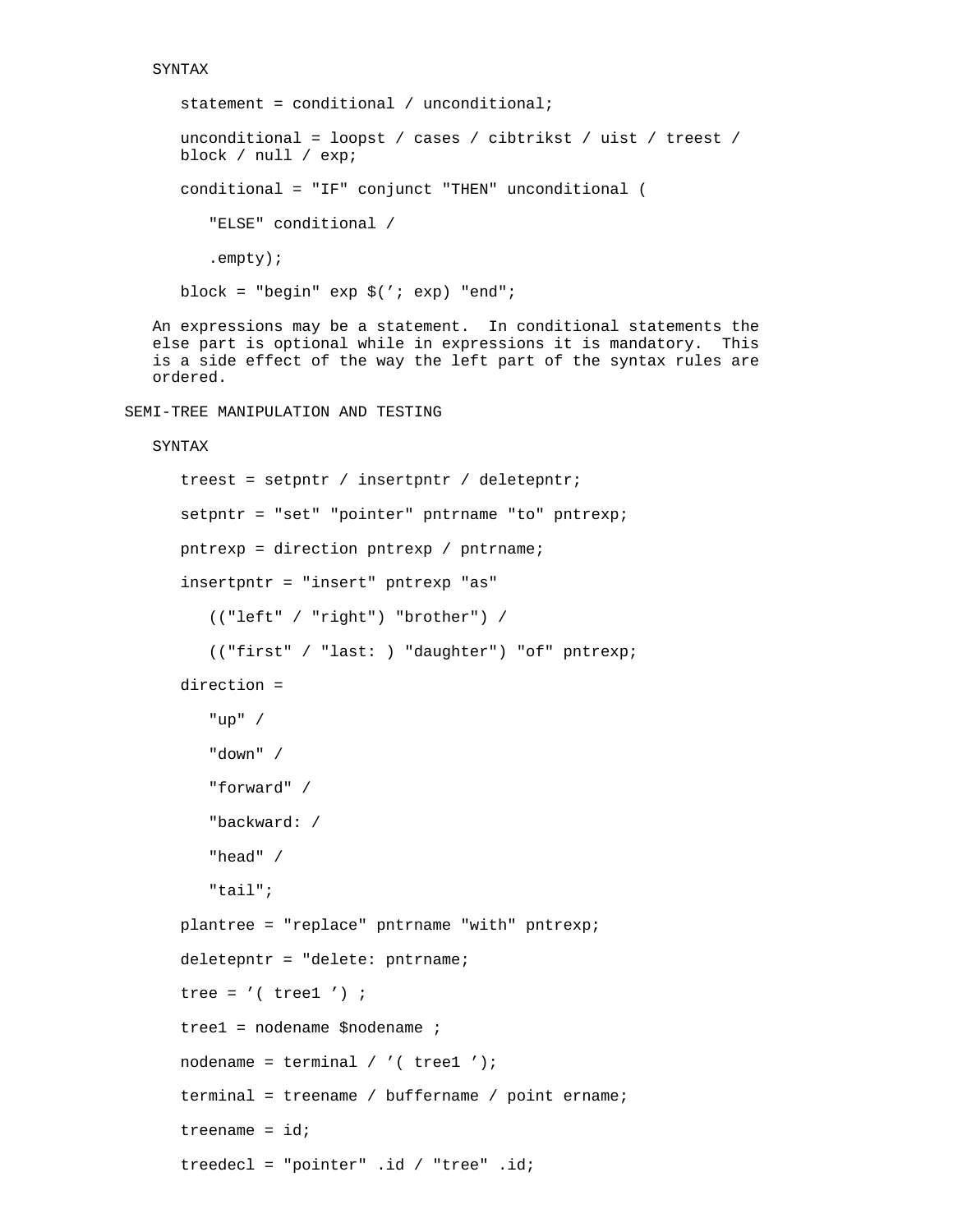```
 Extra parentheses in tree building results in linear subcategorization,
    just as in LISP.
FLOW AND CONTROL
    controlst = gost / subst / loopstr / casest;
    GO TO STATEMENTS
      gost = "GO" "TO" (labelv / id); assignlabel = "ASSIGN" .id "TO" labelv;
    SUBROUTINES
       subst = callst / returnst / cortnout;
         callst = "CALL" procname (exp / .empty);
          returnst = "RETURN" (exp / .empty);
          cortnout = "STUFF" exp "IN" pipename;
       cortnin = "FETCH" pipename;
       FETCH is a builtin function whose value is computed by envoking
       the named co-routine.
   LOOP STATEMENTS
       SYNTAX
          loopst = whilest / untilst / forst;
          whilest = "WHILE" conjunct "DO" statement;
          untilst = "UNTIL" conjunct "DO" statement;
          forst = "FOR" integerv '- exp ("BY" exp / .empty) "TO" exp
          "DO" statements;
       The value of while and until statements is defined to be false
       and true (or 0 and non-zero) respectively.
      For statements evaluate their initial exp, by part, and to part
       once, at initialization time. The running index of for
       statements is not available for change within the loop, it may
       only be read. If, some compilers can take advantage of this
       (say put it in a register) all the better. The increment and
       the to bound will both be rounded to integers during the
       initialization.
CASE STATEMENTS
    SYNTAX
       casest = ithcasest / condcasest;
       ithcasest = "ITHCASE" exp "OF" "BEGIN" statement $(';
       statement) "END";
       condcasest = "CASE" exp "OF" "BEGIN" condcs $('; condcs)
       "OTHERWISE" statement "END";
```

```
condcs = conjunct ': statement;
```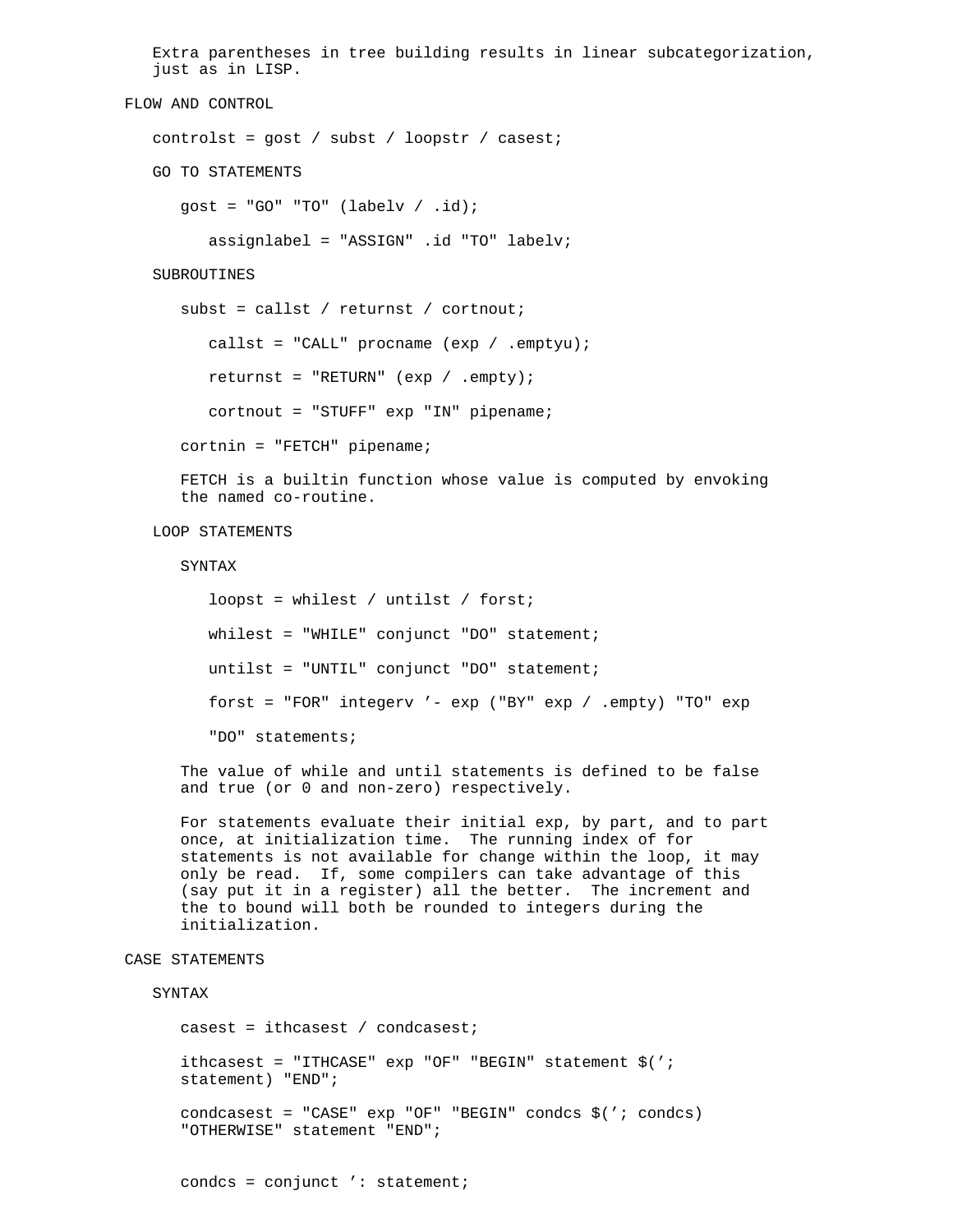```
 The value of a case statement is the value of the last case executed.
EXTRA STATEMENTS
   null = "NULL";
I/O STATEMENTS
    iost = messagest / dspyst ;
   MESSAGES
       SYNTAX
          messagest = buildmes / demand;
             buildmest = startmes / appendmes / sendmes;
               startmes = "start" "message";
               appendmes = "append" "message" "byute" exp;
               sendmes = "send" "message";
            demandmes = "demand" "Message";
       mesinfo =
          "get" "message" "byte"
          "message1" "length" /
          "message" empty: '?;
       mesdecl = "message" "bytes" "are" ,byn "bits" long" '..
DISPLAY BUFFERS
    SYNTAX
       dspyst = startbuffer / bufappend / estab;
       startbuffer - "start" "buffer";
       bufappend = "append" bufstuff $('& bufstuff);
       bufstuff = :
          "parameters" dspyparm $('. dspyparm) /
          "character" exp /
          "string"1 strilng /
          "vector" ("from" exp ':exp / .empty) "to" exp '. exp /
          "position" (onoff / .empty) "beam" "to" exp '= exp/
          curve" ;
       dspyparm F :
         "intensity" "to" exp /
          "character" "width" "to" exp /
```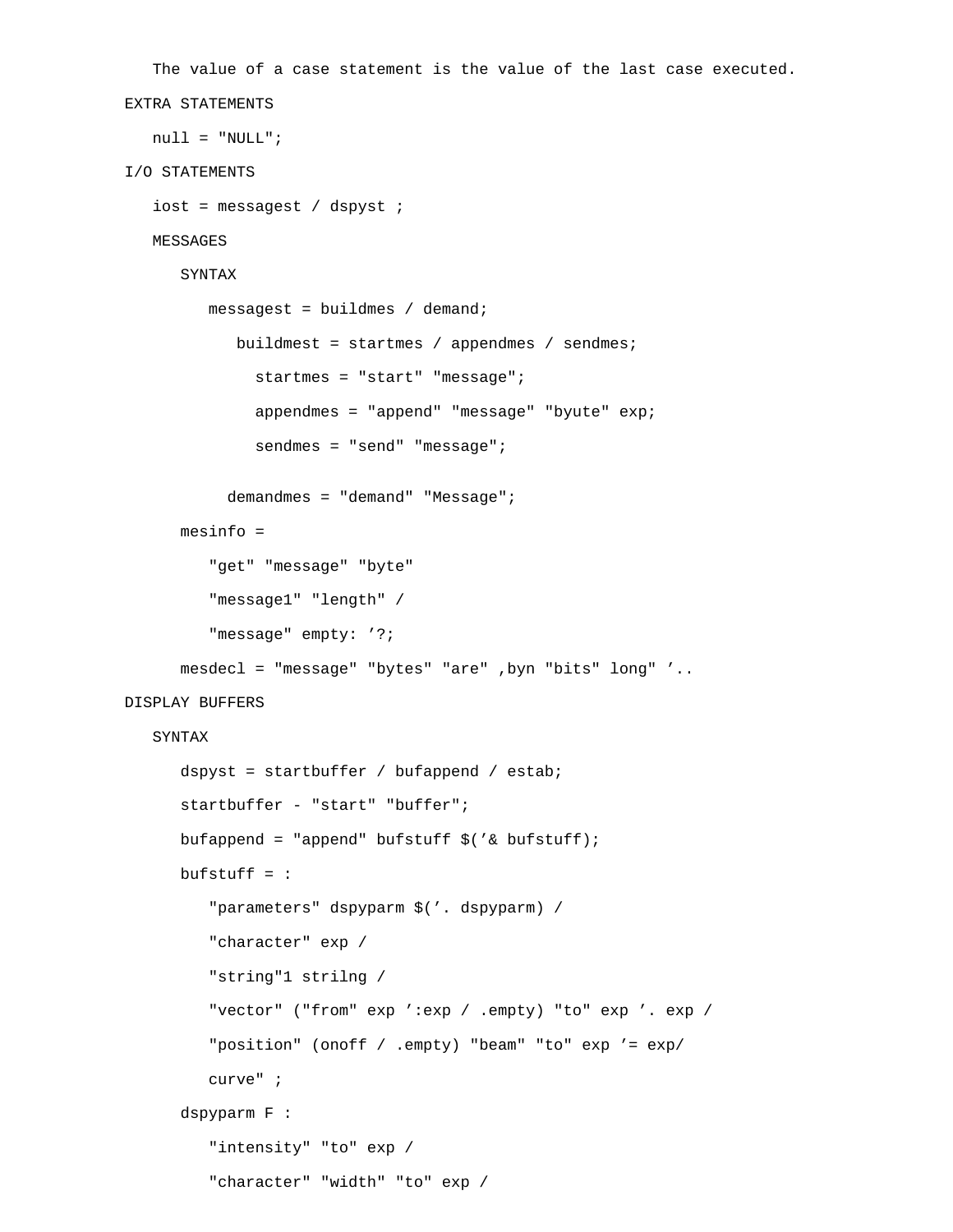```
 "blink" onoff /
   "italics" onff;
 onoff = "on" / "off";
 estab = "establish" buffername;
```
LOGICAL SCREEN

 The screen is taken to be a square. The coordinates are normalized from -1 to +1 on both axes.

 Associated with the screen is a position register, called PREG. The register is a triple <x.y.r> where x and y specify a point on the screen and r is a rotation in radians, counter clockwise, from the x-axis.

 The intensity, called INTENSITY, is a real number in the range from 0 to 1. 0 is black, 1 is as light as your display can go, and numbers in between specify the relative log of the intensity difference.

Character frame size.

Blink bit.

BUFFER BUILDING

 The terminal nodes of semi-trees are either semi-tree names or display buffers. A display buffer is a series of logical entities, called bufstuff.

 When the buffer is initilized, it is empty. If no parameters are initially appended, those in effect at the end of the display of the last node in the semi-tree will be in effect for the display of this node.

 As the buffer is built, the logical entities are added to it. When it is established as a buffername, the buffer is closed, and further appends are prohibited. It is only a buffername has been established that it may be used in a tree building statement.

LOGICAL INPUT DEVICES

Wand

Joy Stick

Keyboard

Buttons

Light Pens

Mice

AUDIO OUTPUT DEVICES

.end

SAMPLE PROGRAMS

Program to run display and keyboard as tty.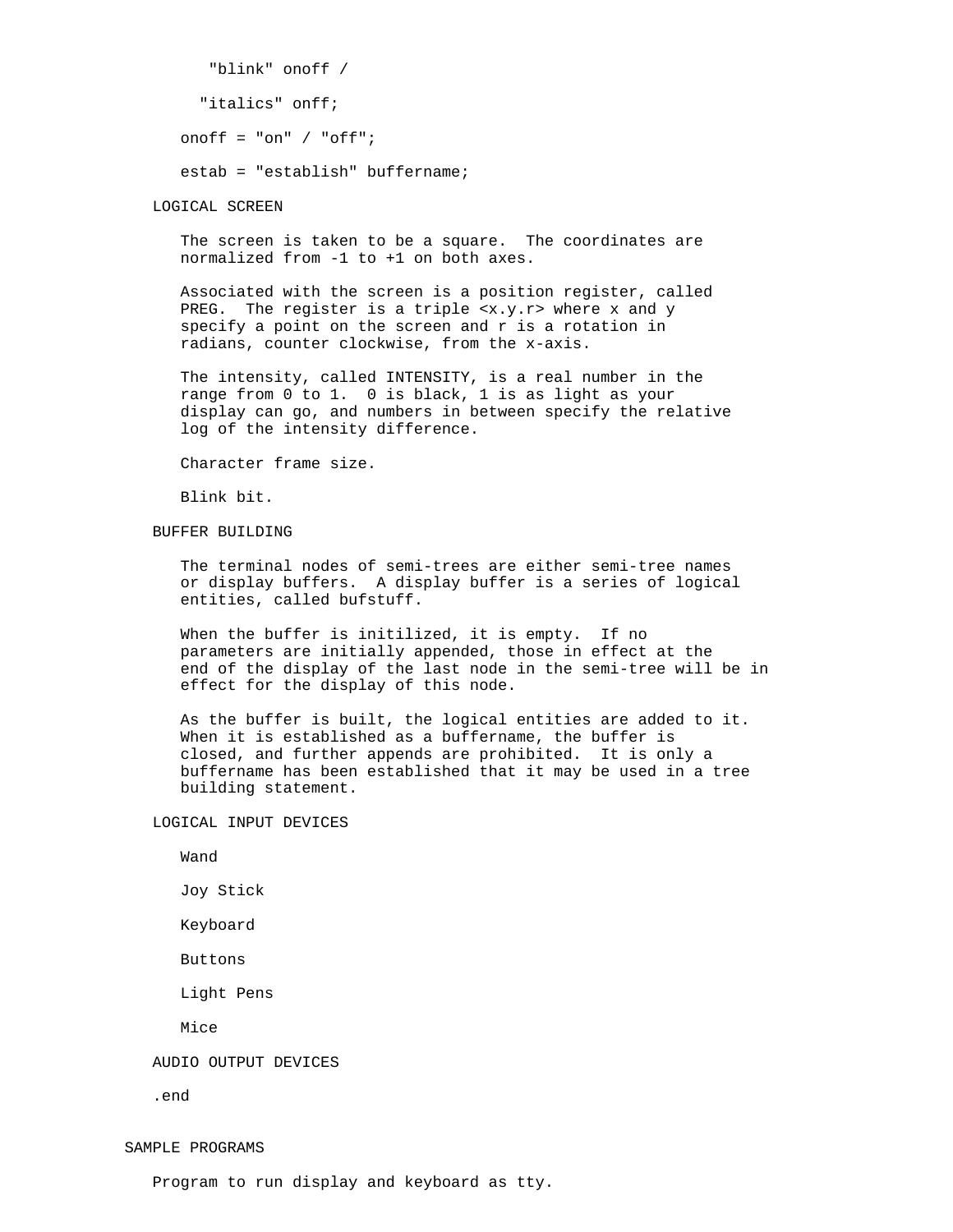to run NLS

### input part

### display part

DEMAND MESSAGE;

While LENGTH " O DO

ITHCASE GETBYTE OF Begin

ITHCASE GETBYTE OF %file area uipdate% BEGIN

- %literal area%
- %message area%
- %name area%

%bug%

%sequence specs%

%filter specs%

%format specs%

%command feedback line%

%filer area%

%date time%

%echo register%

BEGIN %DEL control%

# DISTRIBUTION LIST

 Steve Carr Department of Computer Science University of Utah Salt Lake City, Utah 84112 Phone 801-322-7211 X8224

Steve Crocker

 Boelter Hall University of California Los Angeles, California Phone 213-825-4864

# Jeff Rulifson

 Stanford Research Institute 333 Ravenswood Menlo Park, California 94035 Phone 415-326-6200 X4116

# Ron Stoughton

 Computer Research Laboratory University of California Santa Barbara, California 93106 Phone 805-961-3221